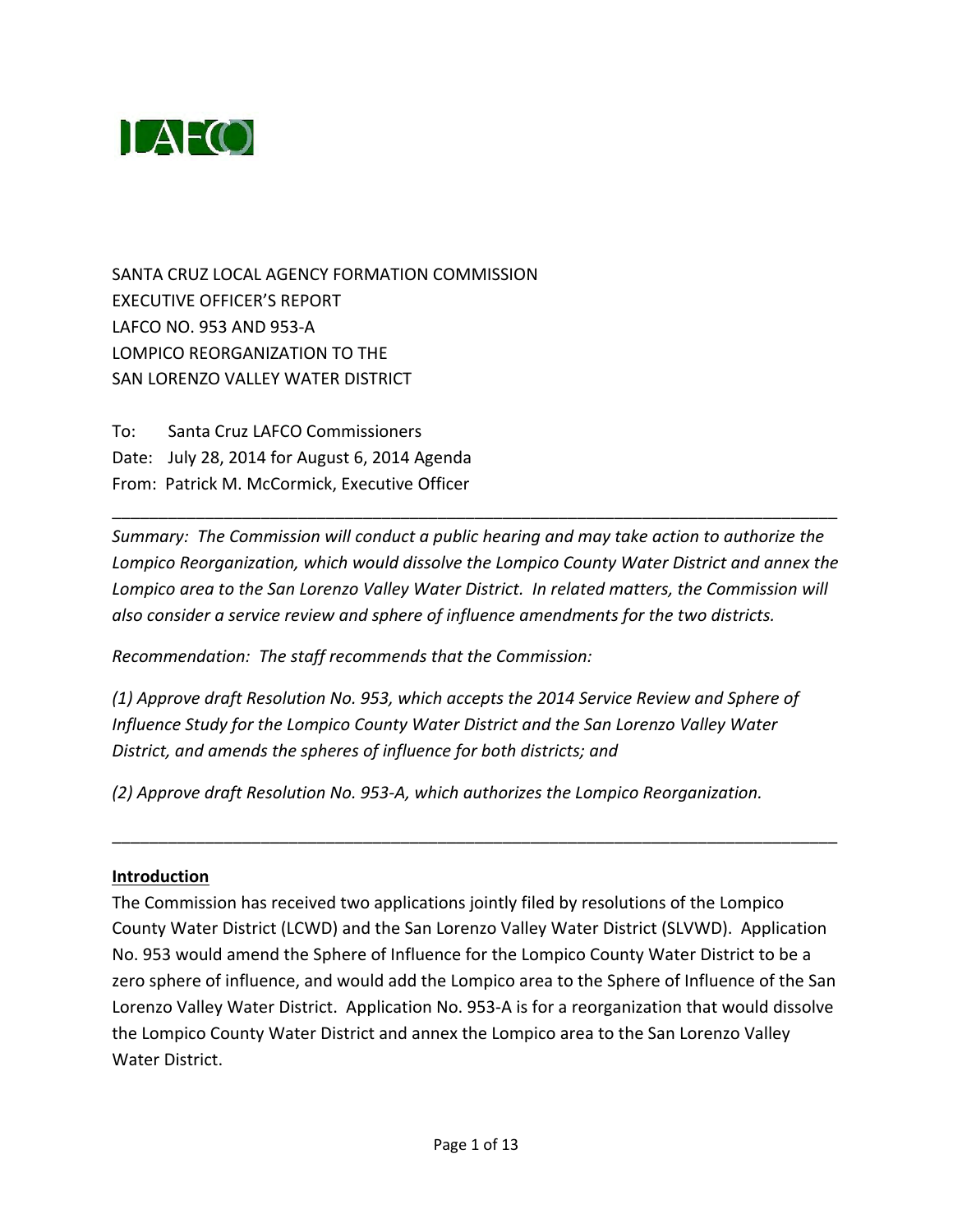#### **LOCATION MAP**

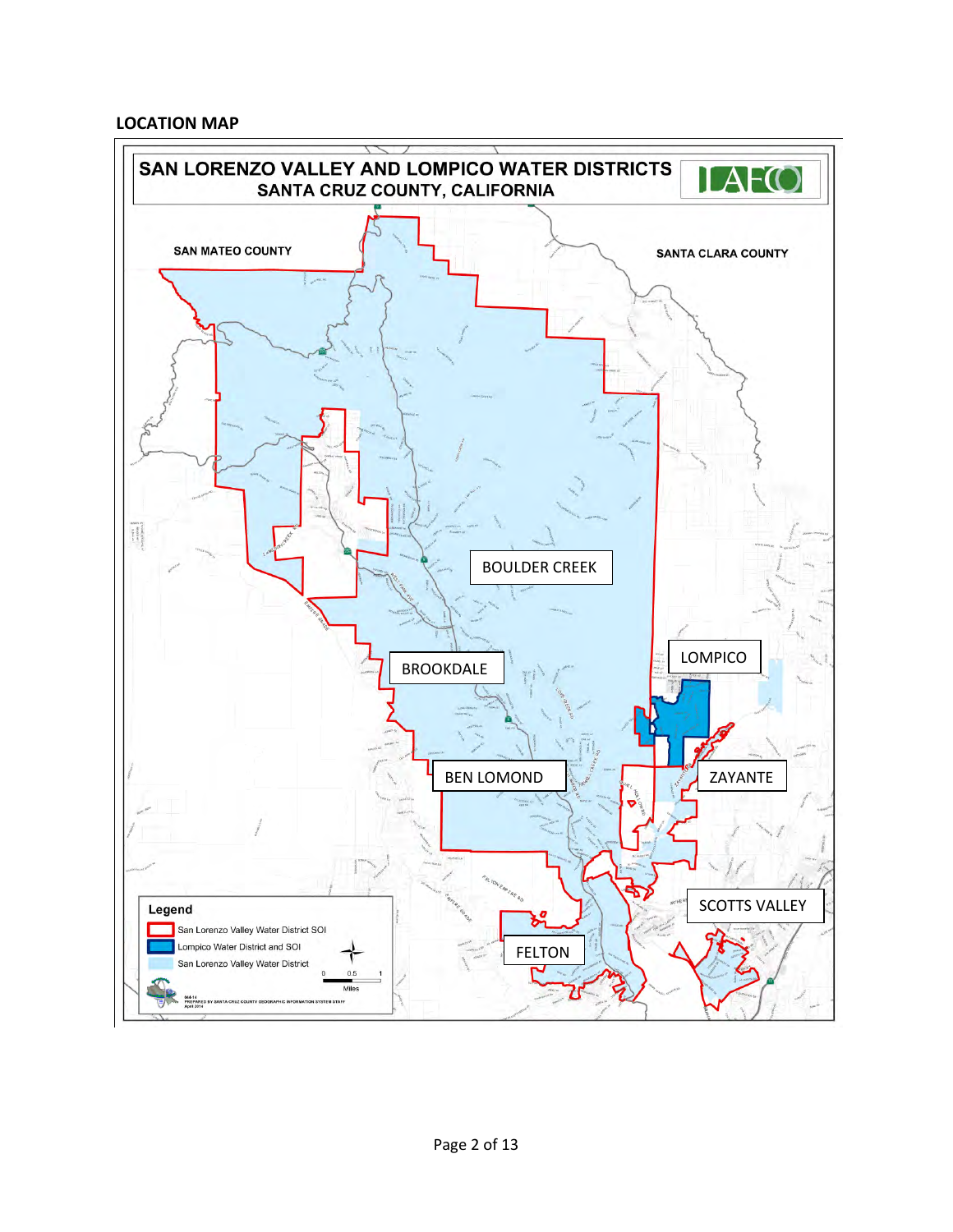## **Current Services**

The Lompico County Water District was formed in 1963 and provides water service to approximately 500 connections. In 2012, it sold 17,045,391 gallons (52 acre-feet). Its system includes 4 wells, one stream diversion, two treatment plants, and six storage tanks. For many years, it has experienced a series of problems: managerial, financial, and operational problems. The current Board of Directors has kept the district out of bankruptcy and receivership, and favors dissolution of the LCWD and annexation of Lompico to the San Lorenzo Valley Water District.

LAFCO adopted the first Sphere of Influence for the LCWD in 1985. The current LCWD Sphere of Influence, as shown on the following map, was last reviewed by LAFCO in 2008, and is a contiguous sphere of influence: the boundary and the sphere are the same.

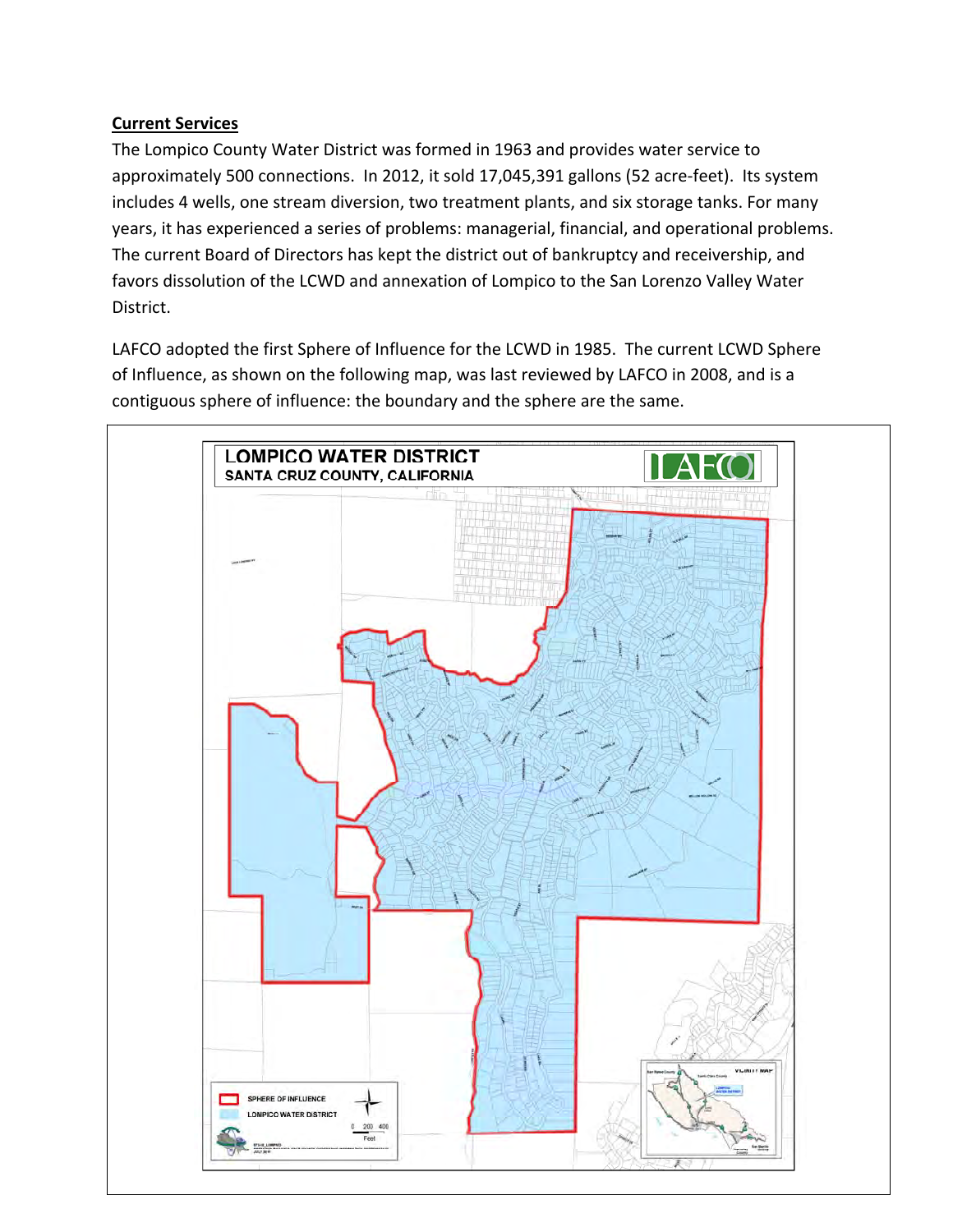The San Lorenzo Valley District was formed in 1941, provides water service to approximately 7,300 customers in Boulder Creek, Brookdale, Ben Lomond, Felton, Zayante, and southern Scotts Valley; and provides sanitary sewer service to approximately 55 customers in the Bear Creek Estates subdivision along Bear Creek Road. The SLVWD utilizes both surface water and groundwater sources.

LAFCO adopted the first Sphere of Influence for the SLVWD in 1985. The current SLVWD Sphere of Influence, as shown on the following map, was last reviewed by LAFCO in 2008 and has identified limited areas, close to its service mains, which are eligible for annexation.

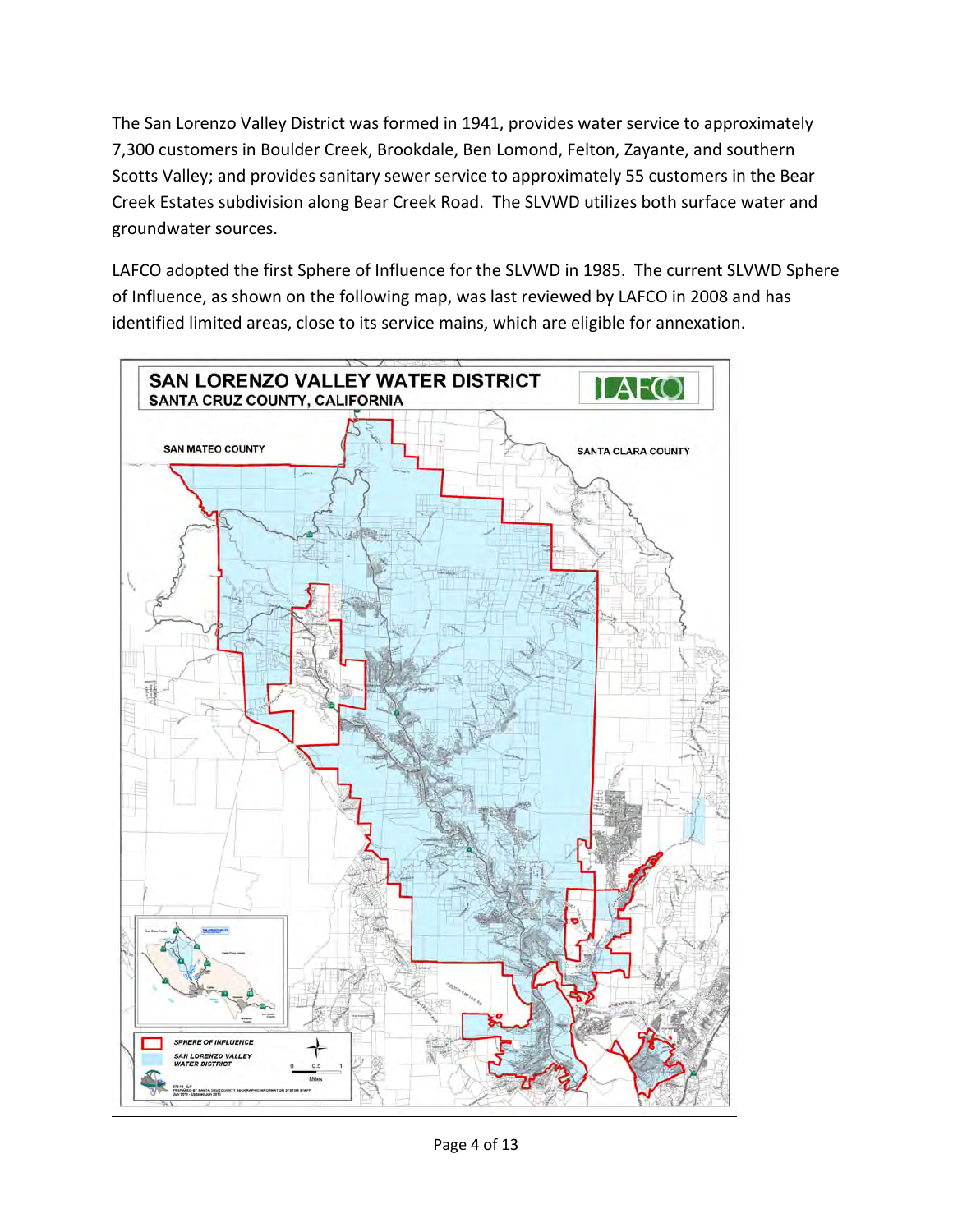## **Proposals**

#### Spheres of Influence

The service area of the Lompico CWD is not currently within the SLVWD Sphere. LAFCO Application No. 953, filed jointly by both districts, proposes to change the LCWD sphere to be a zero sphere of influence, and change the SLVWD sphere to include the LCWD service area. Under state law, any boundary reorganization that LAFCO approves must be consistent with the adopted sphere of influence for each subject agency.

## Reorganization

In their resolutions of application for LAFCO Application No. 953‐A, the two districts are jointly proposing the dissolution of the Lompico County Water District dissolution and the annexation of Lompico to the San Lorenzo Valley Water District, The districts are requesting that four conditions of approval be included in any LAFCO resolution (No 953‐A) authorizing the reorgani‐ zation. These four conditions are fundamental in structuring the potential reorganization.

# A) INFRASTRUCTURE BOND

"Prior to the filing of the Certificate of Completion, a Community Facilities District bond or similar revenue instrument shall be passed by the voters and/or property owners of the Lompico service area so that proceeds not greater than \$2.75 million will go to the San Lorenzo Valley Water District (SLVWD) for the purposes of infrastructure improvements solely for the benefit of the Lompico service area. If a grant or other source of funds can be secured to make infrastructure improvements that are programmed to be included in the not-to-exceed \$2.75 million of bond proceeds, or if the costs of the programmed improvements are lower, the amount of the bond proceeds can be a lesser amount if authorized in writing by the San Lorenzo Valley Water District Board following consideration of the reduction at a public meeting of that board."

As detailed in the attached service review and sphere study, the bond would provide \$2.75 million of funding for the San Lorenzo Valley District to repair, replace, and upgrade the deteriorated infrastructure in the Lompico water system. This funding is a key factor in the San Lorenzo Valley Water District's support for the reorganization because the bond funding will allow the SLVWD to perform the needed infrastructure work without utilizing SLVWD reserves. The County of Santa Cruz is conducting the process to set a bond election in Lompico later this year. A preliminary cost estimate prepared in 2013 was that each connected property would pay \$468 per year for 30 years. In summer 2014, the County Board of Supervisors will review an updated estimate of costs as they go though process to consider setting the bond election. In order for the bond to pass, State law requires that 2/3rds of the participating Lompico voters vote in support of the bonds. If the bond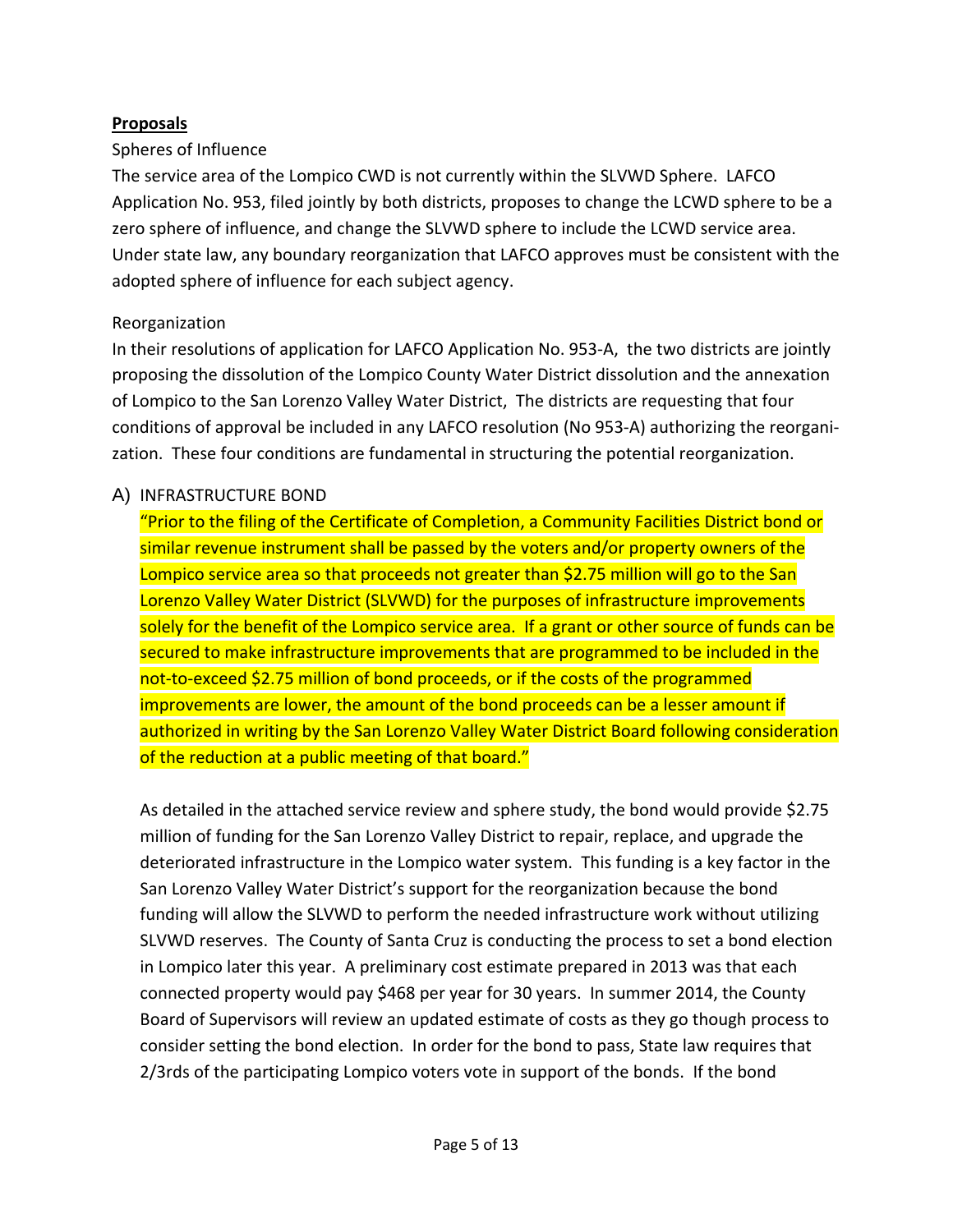election fails, the reorganization process is automatically terminated.

## B) BOND OVERSIGHT COMMITTEE

"Upon distribution of the bond proceeds, SLVWD shall establish a citizens' bond oversight committee consisting of five Lompico water customers to review expenditure of the bond proceeds on projects that directly benefit Lompico."

This condition provides a bond oversight committee of Lompico water customers.

## C) LOAN PAYBACK

"Prior to the filing of the Certificate of Completion, Lompico County Water District shall pay the entire amount due on the PERS Side Fund Loan Agreement that was executed on July 30, 2013 by and between Lompico County Water District and San Lorenzo Valley Water District."

The Lompico County Water District provides pension benefits to its former and current employees through a contract with the California Public Employees Retirement System (PERS). It is part of a pool of small employers (fewer than 100 employees). When the pool was established, the various agencies had different levels of funding in their pension accounts, and a side fund was established for each agency. The LCWD had a lower than average funding level and therefore owed money in the side fund. In 2013, the Lompico County Water District obtained a short‐term loan from the SLVWD to pay off the side fund. A clause of the note requires that LCWD pay off the note entirely prior to a merger. The reason for the clause is that, following a reorganization, the SLVWD inherits the former LCWD's assets and liabilities. The SLVWD did not want to inherit this liability.

# D) LOMPICO WATER RATES AND CHARGES

"SLVWD shall bill the Lompico customers of SLVWD the same rates as the other customers within SLVWD. However, prior to filing of the Certificate of Completion, in order to cover the difference between SLVWD's estimated revenues collected in Lompico and SLVWD's estimated operating costs in Lompico, Lompico County Water District shall enact a reduction in their water rates, effective only upon the reorganization, so that \$140,000 in excess of the amount generated by SLVWD rates would be collected in the first year following the effective date of the reorganization. LAFCO shall authorize SLVWD to continue to collect these Lompico charges after the reorganization. Prior to the Certificate of Completion being filed, SLVWD will deliver a letter to the LAFCO Executive Officer indicating that the charges adopted by the Lompico County Water District are structured in a manner that SLVWD is willing to implement. The Lompico charges shall not exceed the following amounts: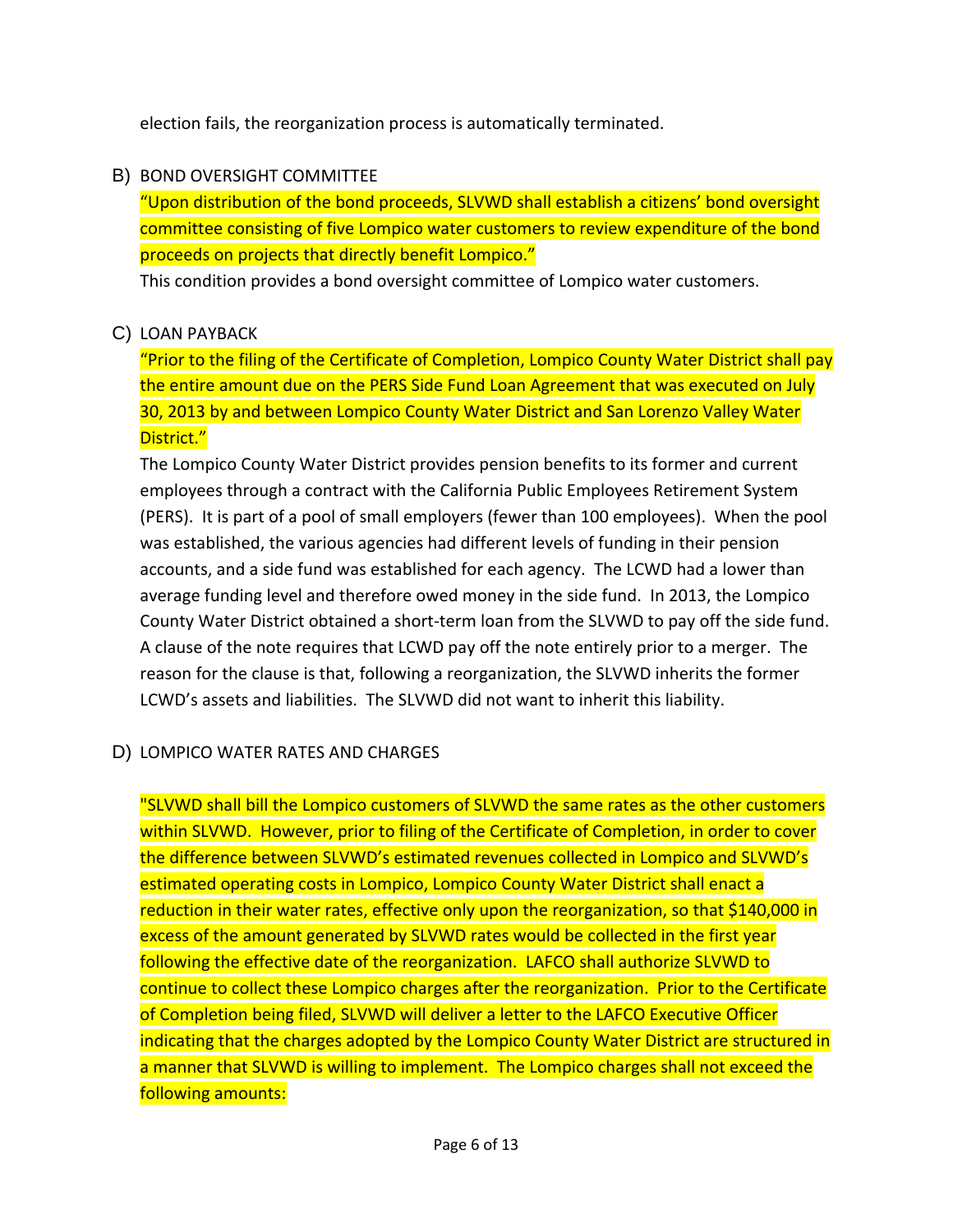| 'ear |                | <b>Beginning</b>                                       | <b>Per Month</b>      |
|------|----------------|--------------------------------------------------------|-----------------------|
|      |                |                                                        | <b>Per Connection</b> |
|      | $\mathbf{1}$   | Upon the effective date of the reorganization          | \$23.50               |
|      | 2              | One year after effective date of the reorganization    | \$19.50               |
|      | 3              | Two years after effective date of the reorganization   | \$8.50                |
|      | $\overline{4}$ | Three years after effective date of the reorganization | \$5.50                |
|      | 5              | Four years after effective date of the reorganization  | 55.50                 |

The Lompico charges shall be phased out no later than five years after the effective date of the reorganization."

Of the four conditions, this is the most complicated. Its origin is from the pro forma for the SLVWD's operating costs of the Lompico system. Since the infrastructure is in poor shape and does not have electronic controls or meters, the Lompico system initially will cost the SLVWD more to run on a per-connection basis than the rest of their district. The charge would avoid a situation where the SLVWD customers in its other service areas are subsidizing the Lompico operating costs. If the reorganization is authorized and occurs, the Lompico charge would be an additional charge collected on the water bills of the SLVWD's Lompico customers. The charge goes down annually as the infrastructure improvements are constructed and the SLVWD staff time in Lompico can be reduced. The Lompico charge would go away in early 2020 on the fifth anniversary of the effective date of the reorganization.

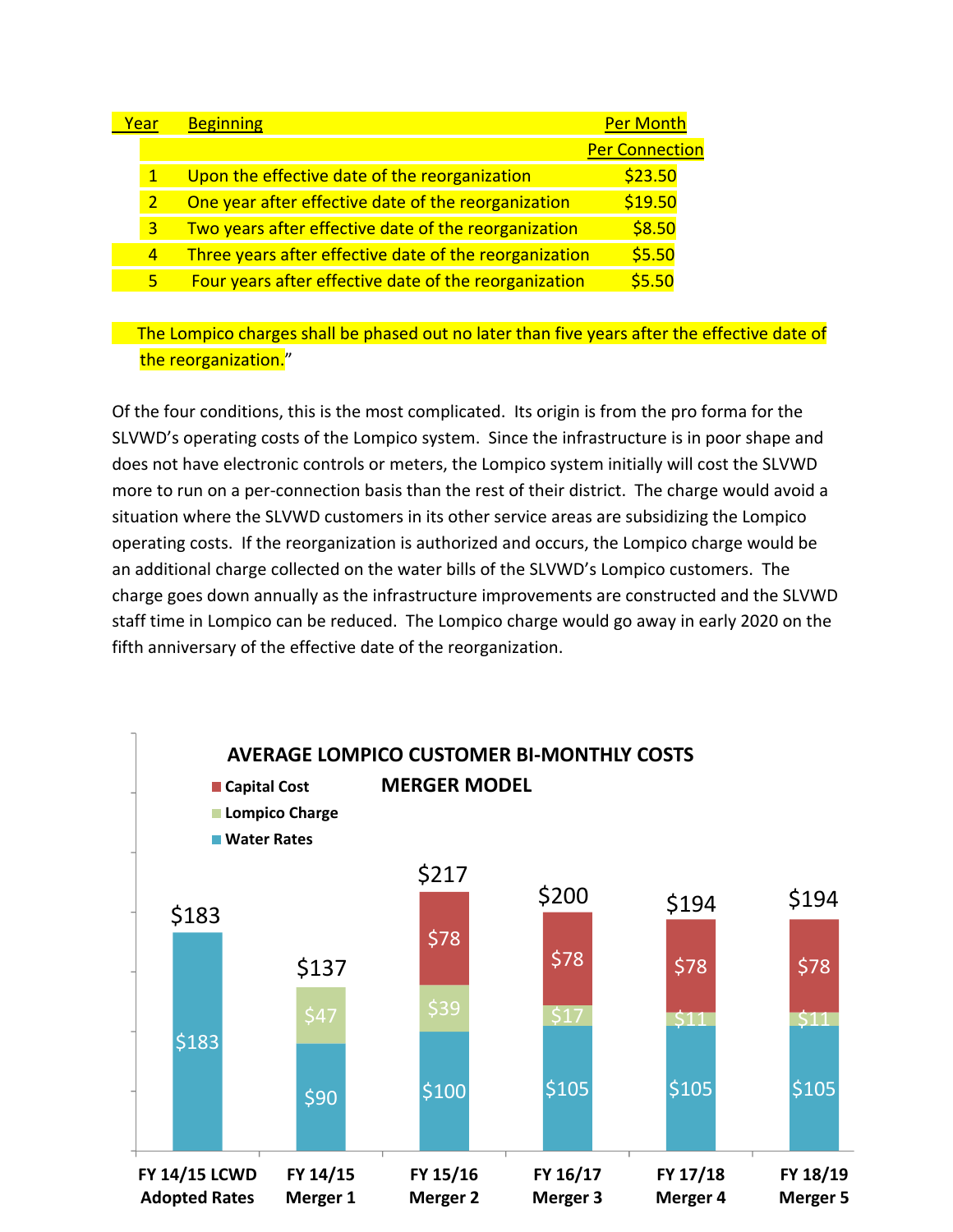The Merger Year 1 (FY 14‐15) costs are lower because the bond election will occur in late 2014, and the earliest date that the bond payments can appear on the property tax bills is fall 2015, during Merger Year 2 (FY 15‐16).

## **Policy Issues**

Staff has identified three policy issues to bring to the attention of the LAFCO Commission: the possibility of LCWD continuing to operate as an independent district, an agency other than the SLVWD providing water service in Lompico, and the possible inclusion in the SLVWD sphere and annexation of three parcels located on Zayante Drive between the SLVWD and the LCWD.

# Independent Lompico

As detailed in the attached service review and sphere study, the Working Group (staff) and Liaison Committee (2 board members each from SLVWD and LCWD), have studied what would be required for the LCWD to remain as a independent water district, re‐build their infrastructure, hire a general manager, and establish a reserve fund for emergencies. As shown in the following table, the current high water rates in LCWD would have to be increased more than 60% in order for the LCWD to have a good chance to succeed. Such a significant rate increase may not get authorized though the Proposition 218 rate process, which provides for customer notice and protest. If LCWD failed, it would either go into bankruptcy or receivership. Both would involve significant additional legal and administrative costs, and would not avoid the Lompico customers eventually paying for infrastructure improvements.

The difference in operating costs between the Merger Model on the previous page and the Independent Model on the next page demonstrates that the LCWD's predicament is a case of inefficiencies of scale. The larger SLVWD benefits by spreading costs over more customers. Lompico just may be too small to operate efficiently. In Lompico's case, fiercely independent also means fiercely expensive.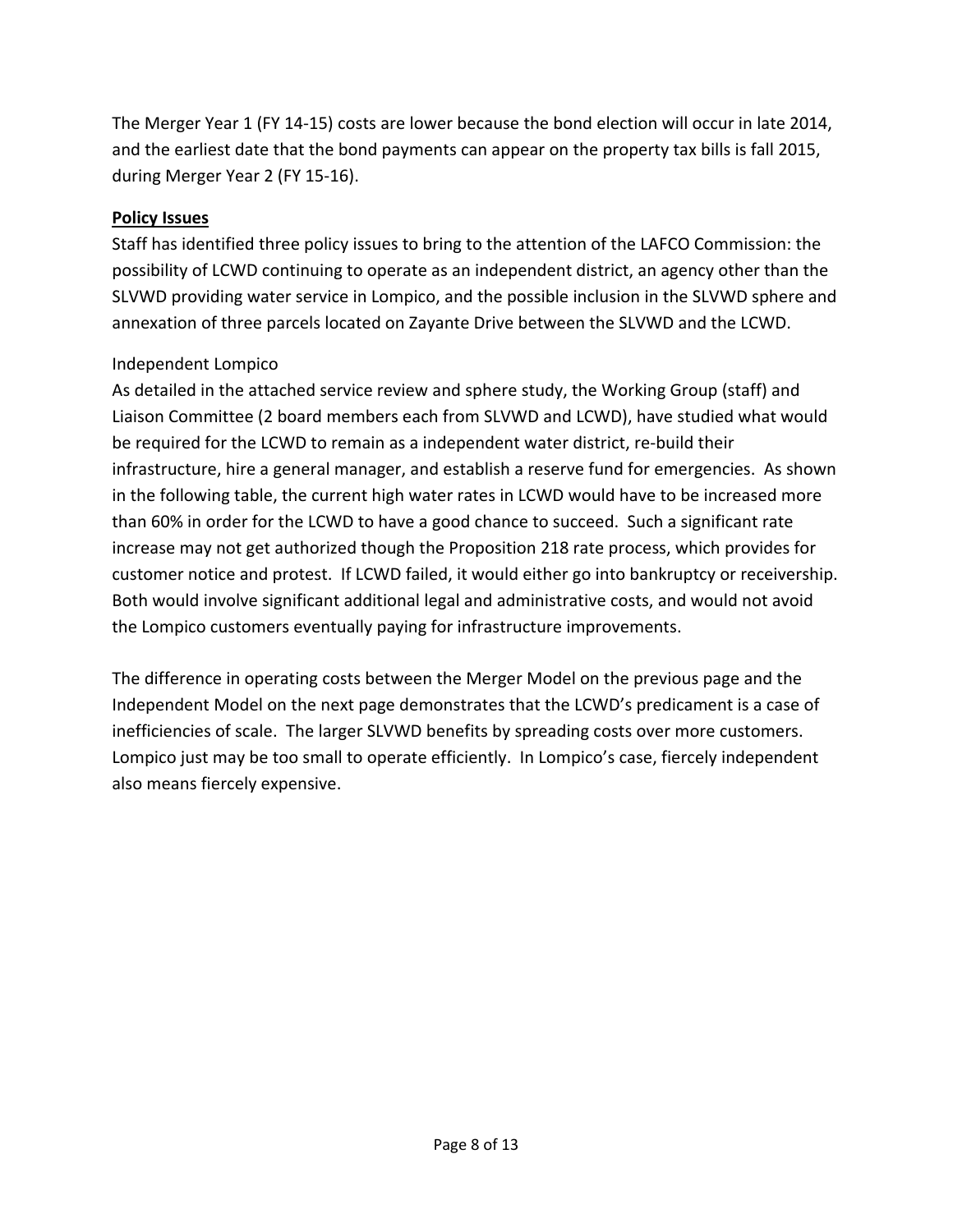

# Other Agencies Provide Lompico Services

The attached service review and sphere study also summarizes some of the other organiza‐ tional options considered for Lompico: the County of Santa Cruz, the City of Santa Cruz, a private water company, the Scotts Valley Water District, and a management agreement with San Lorenzo Valley Water District. The Working Group and the Liaison Committee determined that none of those options was worth pursuing, and they focused their studies on the two options: LCWD merges with SLVWD, and LCWD raises rates and stays independent.

#### Zayante Drive Parcels

There are three parcels located on Zayante Drive between the proposed Lompico annexation to the SLVWD and the SLVWD service area in Zayante. One of these parcels is already served by the SLVWD, and the other two parcels are easily served from the SLVWD main in Zayante Drive. In recent years, the SLVWD and LAFCO have been cleaning up the district's boundary on a piecemeal basis as annexations are proposed in each neighborhood. Staff has sent individual inquires to the property owners of the three parcels on Zayante Drive, and will distribute any written responses to the Commissioners in advance of the public hearing.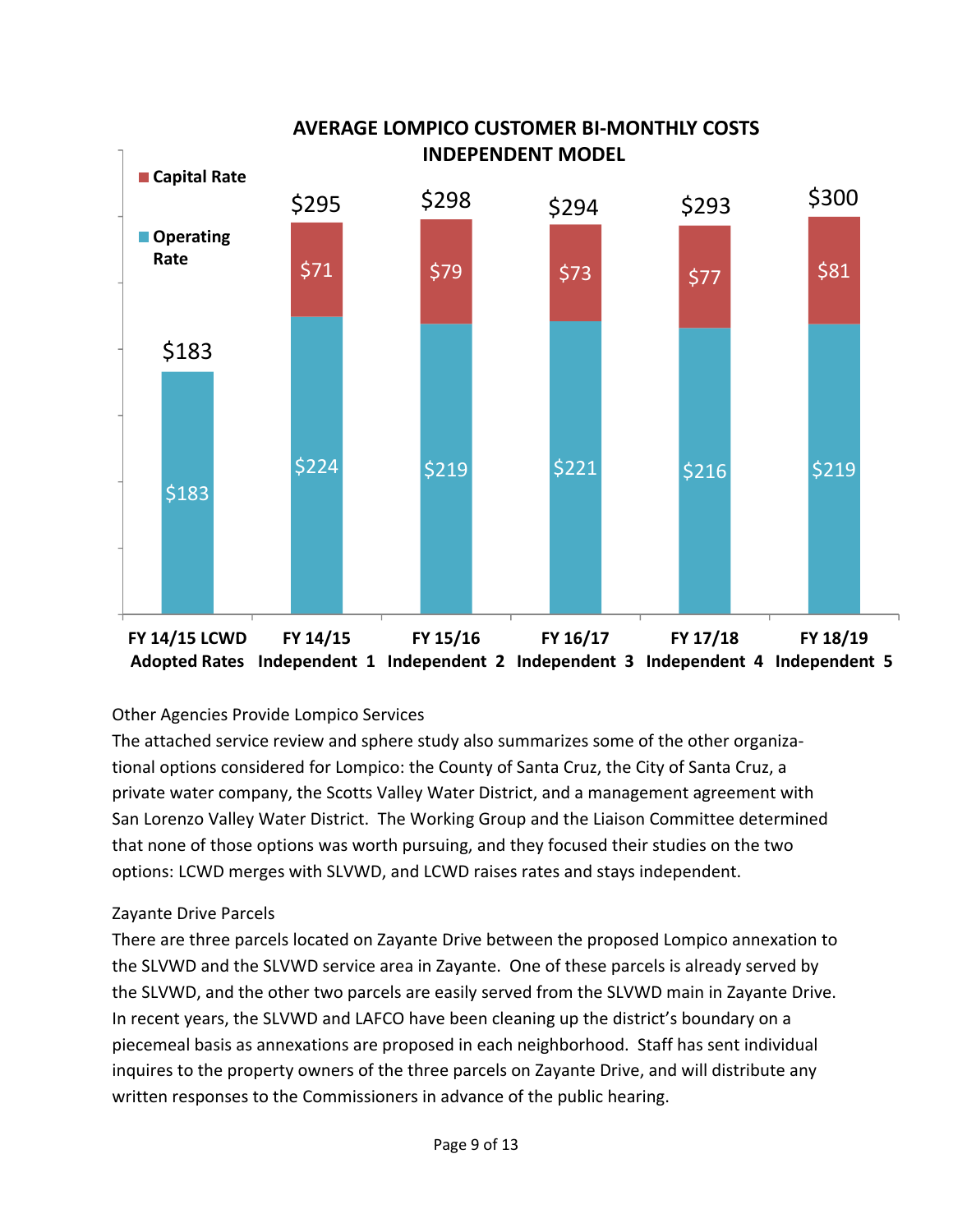



#### **CEQA**

Sphere of Influence actions and reorganizations are subject to the California Environmental Quality Act. Staff has reviewed the projects and determined that they qualify for categorical exemptions under the act; therefore no additional review is needed. Two exemptions apply. For the sphere amendments and reorganization in the original applications, Categorical Exemption Class 20 applies: consolidation of two districts having identical powers. For the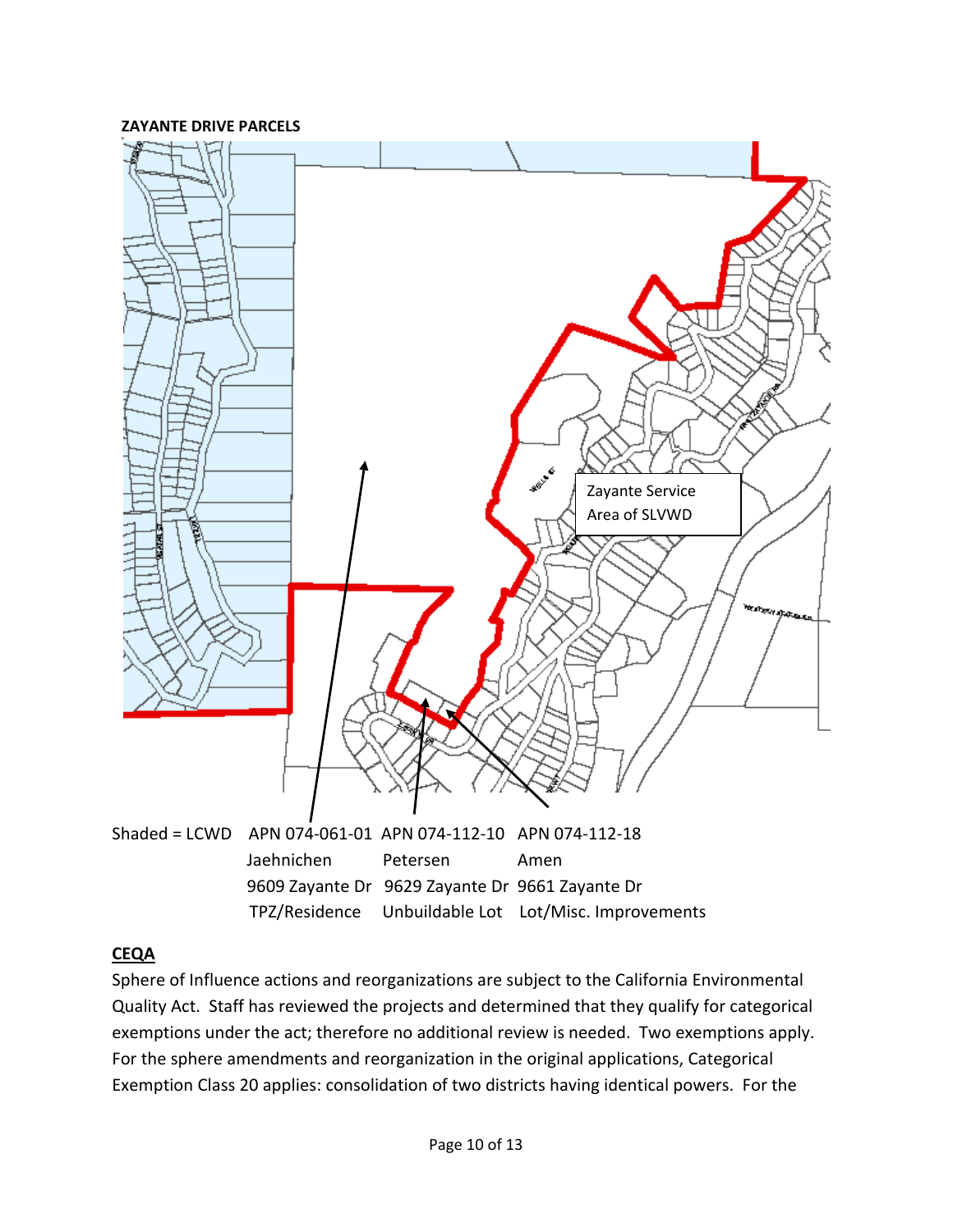potential addition of the three Zayante Drive parcels that staff has identified during the review process, Categorical Exemption Class 19 applies: annexation of existing facilities and lots.

# **Agency and Public Comments**

In response to the public noticing, staff has received one letter. In a letter dated July 25, 2014, Lilian A. Morgan, a Lompico resident, opposes the reorganization because she favors a "pay‐as‐ you‐go" approach to the infrastructure repairs, and is concerned that the proposed SLVWD costs will be a hardship on lower income residents of Lompico.

## **Alternatives**

Following the public hearing, the main alternatives for the Commission's actions are as follows:

Draft Resolution No. 953, Service Review and Sphere Study

- 1) Accept the Service Review and Sphere Study, and amend the Sphere of Influence of the Lompico County Water District and San Lorenzo Valley Water District,
- 2) Continue consideration of the Service Review and Sphere Study to a future meeting,
- 3) Deny the sphere of influence amendments.

Draft Resolution No. 953‐A, Lompico Reorganization

- 1) Approve the reorganization (dissolution of LCWD and annexation to SLVWD) as submitted,
- 2) Approve the reorganization subject to an amended boundaries or amended conditions,
- 3) Continue the reorganization to a future meeting.

The state law concerning reorganizations is designed to encourage agencies to file for reorganizations that merge agencies. Government Code Section 56853(a) states:

"If a majority of the members of each of the legislative bodies of two or more local agencies adopt substantially similar resolutions of application making proposals either of the consolidation of districts or for the reorganization of all of any part of the districts into a single local agency, the commission shall approve, or conditionally approve, the proposal."

Those facts exist in this situation; so, the Commission does not have authority to deny the reorganization application.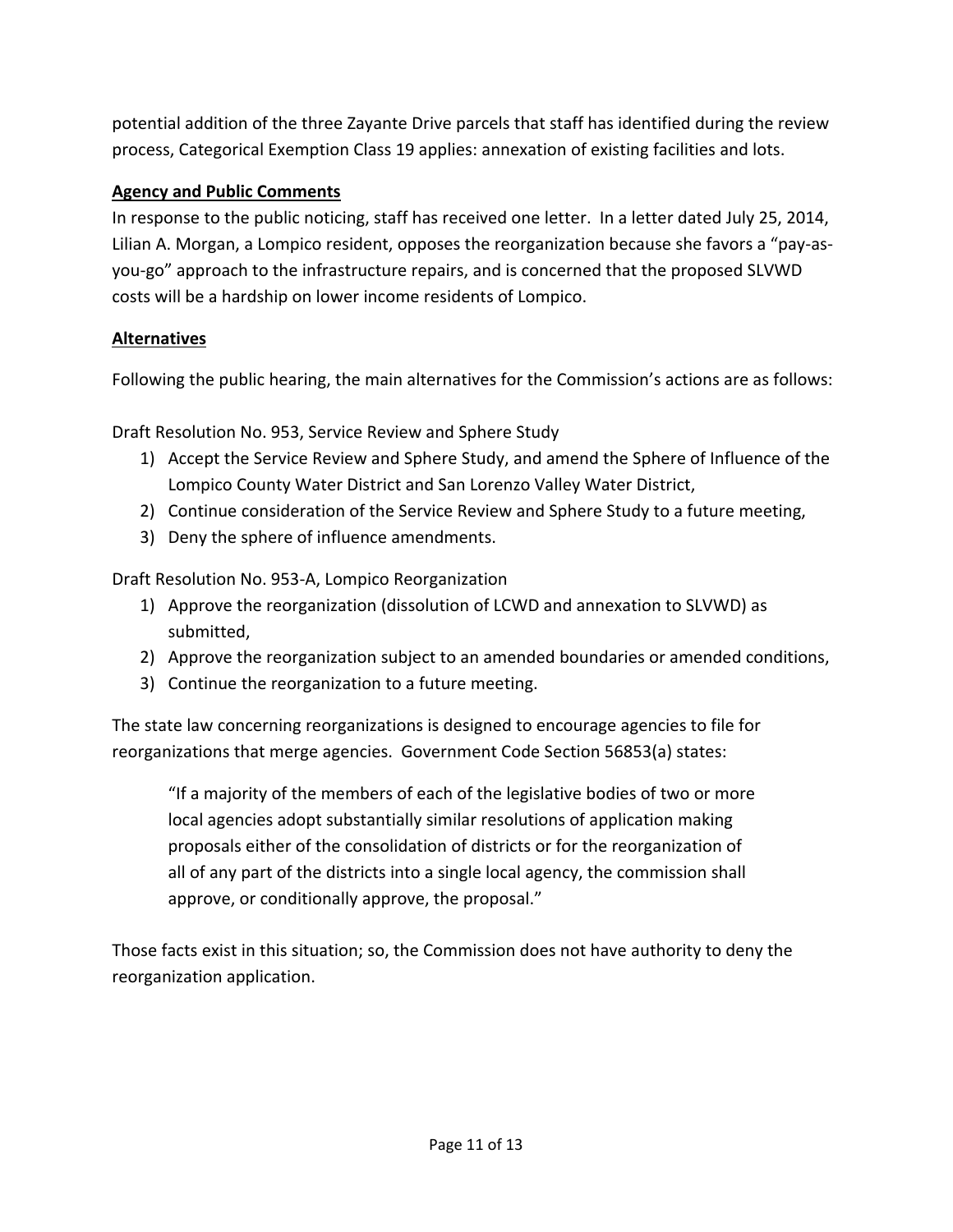## **Recommendation**

The pending applications have the benefit of solving the on‐going operating and financial problems of the small Lompico system in a manner that does not impact the rates of the customers in the larger San Lorenzo Valley system. Therefore, the staff RECOMMENDS that:

- 1) The Commission approve draft Resolution No. 953 which: ‐‐ accepts the 2014 Service Review and Sphere of Influence Study for the Lompico County Water District and the San Lorenzo Valley Water District, ‐‐amends the Lompico County Water District Sphere of Influence to be a zero sphere of influence, and ‐‐amends the San Lorenzo Valley Water District to include the current service area of the Lompico County Water District and three parcels on Zayante Drive located between the Lompico County Water District and the Zayante service area of the San Lorenzo Valley Water District.
- 2) The Commission approve draft Resolution No. 953‐A, which authorizes the Lompico Reorganization and adds three parcels on Zayante Drive to the annexation area.

## **What Happens Next**

If the Commission authorizes the Lompico Reorganization, two procedures will occur on parallel tracks. The Board of Supervisors will continue with the formation process for the Community Facilities District bonds. The Board is scheduled to consider adopting a resolution of intent on September 9, 2014 and a resolution calling for a Lompico bond election on October 21, 2014.

In parallel, after LAFCO finalizes the boundaries and conditions of a reorganization, state law gives the voters and landowners in the subject area (Lompico) an opportunity to protest the reorganization by having a protest hearing. The LAFCO Executive Officer will mail notices in early September, and the deadline for submitting written protests will be in October. If more than 50% of the Lompico voters protest, the reorganization will be terminated. If between 25% and 50% of either the Lompico voters or the Lompico landowners protest, an election will be called of the Lompico voters. The ballot question will be "Shall the Lompico Reorganization, as authorized by LAFCO Resolution No. 953‐A, be approved?" The outcome will be determined by a majority to those voting.